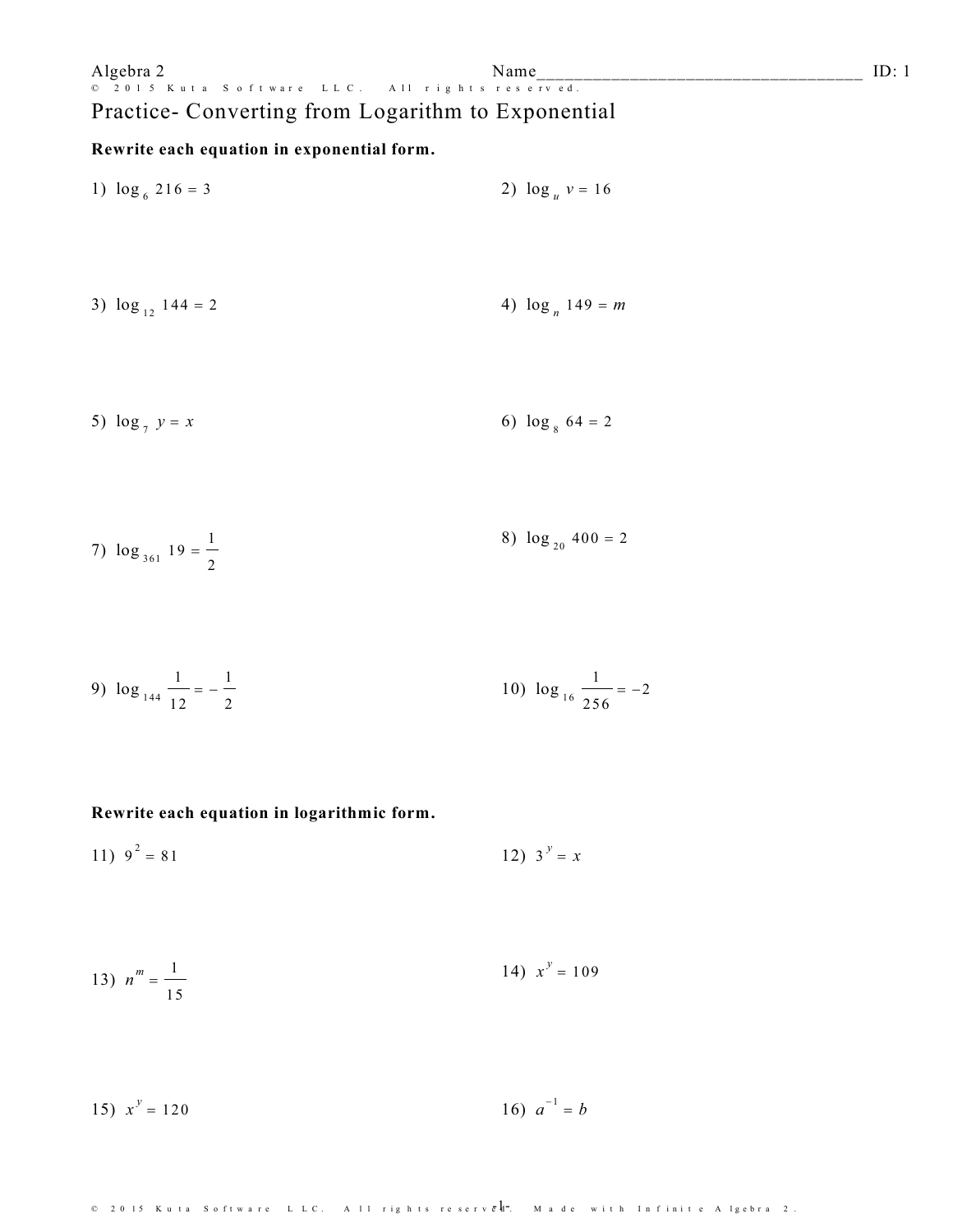$$
17) \ \ m^{-2} = n \tag{18} \ \ 5^4 = 625
$$

19) 
$$
15^2 = 225
$$
  
20)  $y^x = \frac{7}{18}$ 

$$
21) \t10n = 66 \t\t\t\t22) \t11-2 = \frac{1}{121}
$$

# Evaluate each expression.

23)  $\log_6 216$ 24)  $\log_8 64$ 

$$
25) \log_2 \frac{1}{16} \qquad \qquad 26) \log_2 16
$$

27) 
$$
\log_{7} \frac{1}{49}
$$
 28)  $\log_{5} \frac{1}{125}$ 

29) 
$$
\log_{12} \frac{1}{144}
$$
 30)  $\log_{3} \frac{1}{243}$ 

31) 
$$
\log_3 1
$$
 32)  $\log_8 \frac{1}{64}$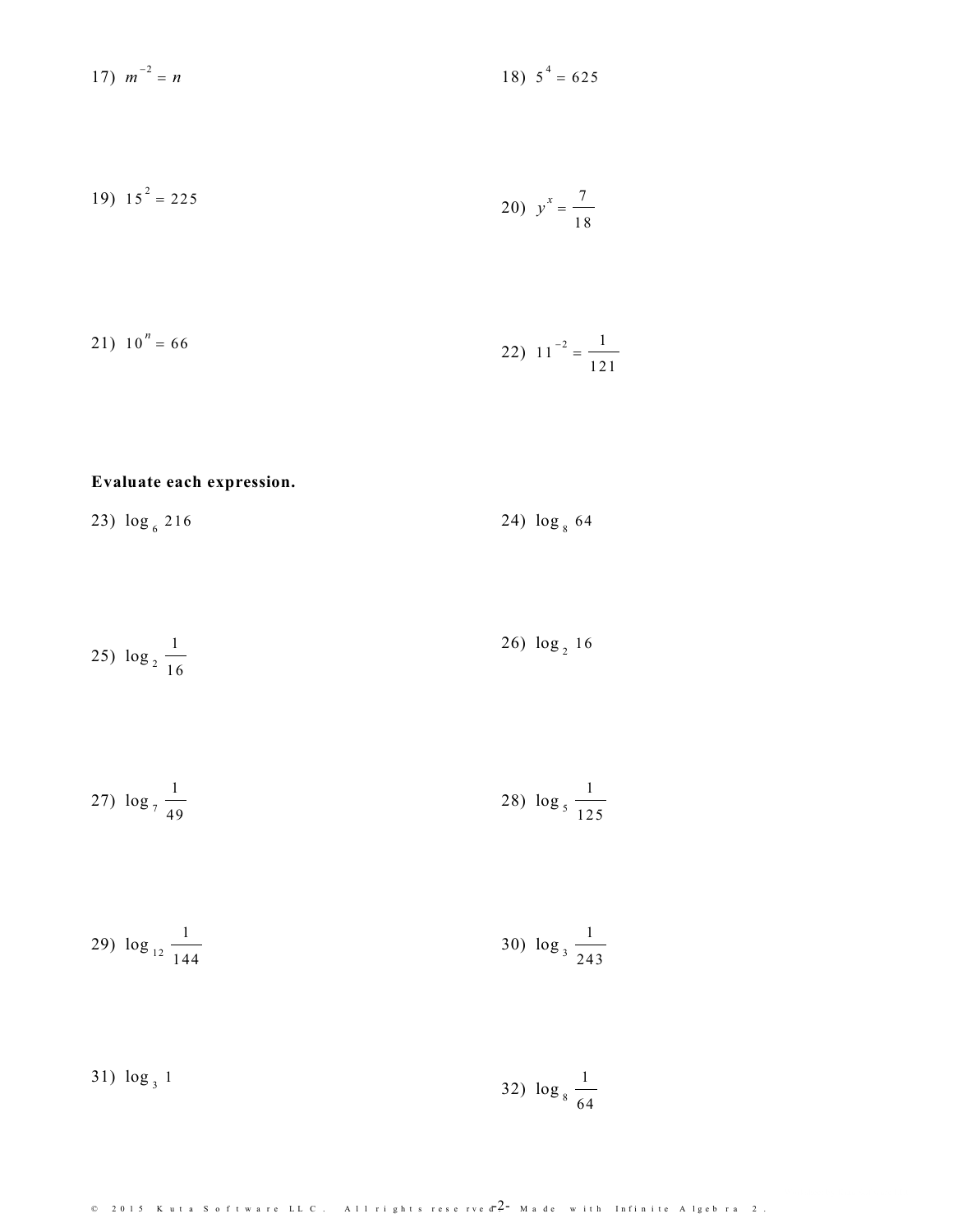#### Name  $r \overline{v}$  e d.

# Algebra 2 Na Software LLC. All rights res Practice- Converting from Logarithm to Exponential

Rewrite each equation in exponential form.

1)  $\log_6 216 = 3$ 2)  $\log_u v = 16$  $u^{16} = v$  $6^3 = 216$ 3)  $\log_{12} 144 = 2$ 4)  $\log_n 149 = m$  $12^2 = 144$  $n^m = 149$ 6)  $\log_8 64 = 2$ 5)  $\log_7 y = x$  $8^{2} = 64$  $7^x = y$ 8)  $\log_{20} 400 = 2$ 7)  $\log_{361} 19 = \frac{1}{2}$  $20^2 = 400$  $\frac{1}{361^2}$  = 19

9) 
$$
\log_{144} \frac{1}{12} = -\frac{1}{2}
$$
  
\n $144^{-\frac{1}{2}} = \frac{1}{12}$   
\n10)  $\log_{16} \frac{1}{256} = -2$   
\n110)  $\log_{16} \frac{1}{256} = -2$ 

Rewrite each equation in logarithmic form.

11)  $9^2 = 81$ 12)  $3^y = x$  $log_9 81 = 2$  $\log_3 x = y$ 

13) 
$$
n^m = \frac{1}{15}
$$
  
\n
$$
\log_n \frac{1}{15} = m
$$
\n
$$
\log_{10} \frac{1}{15} = m
$$

16)  $a^{-1} = b$ 15)  $x^y = 120$  $\log_a b = -1$  $\log_{x} 120 = y$ 

© 2015 Kuta Software LLC. All rights reserv<sup>-1</sup>d. Made with Infinite Algebra 2.